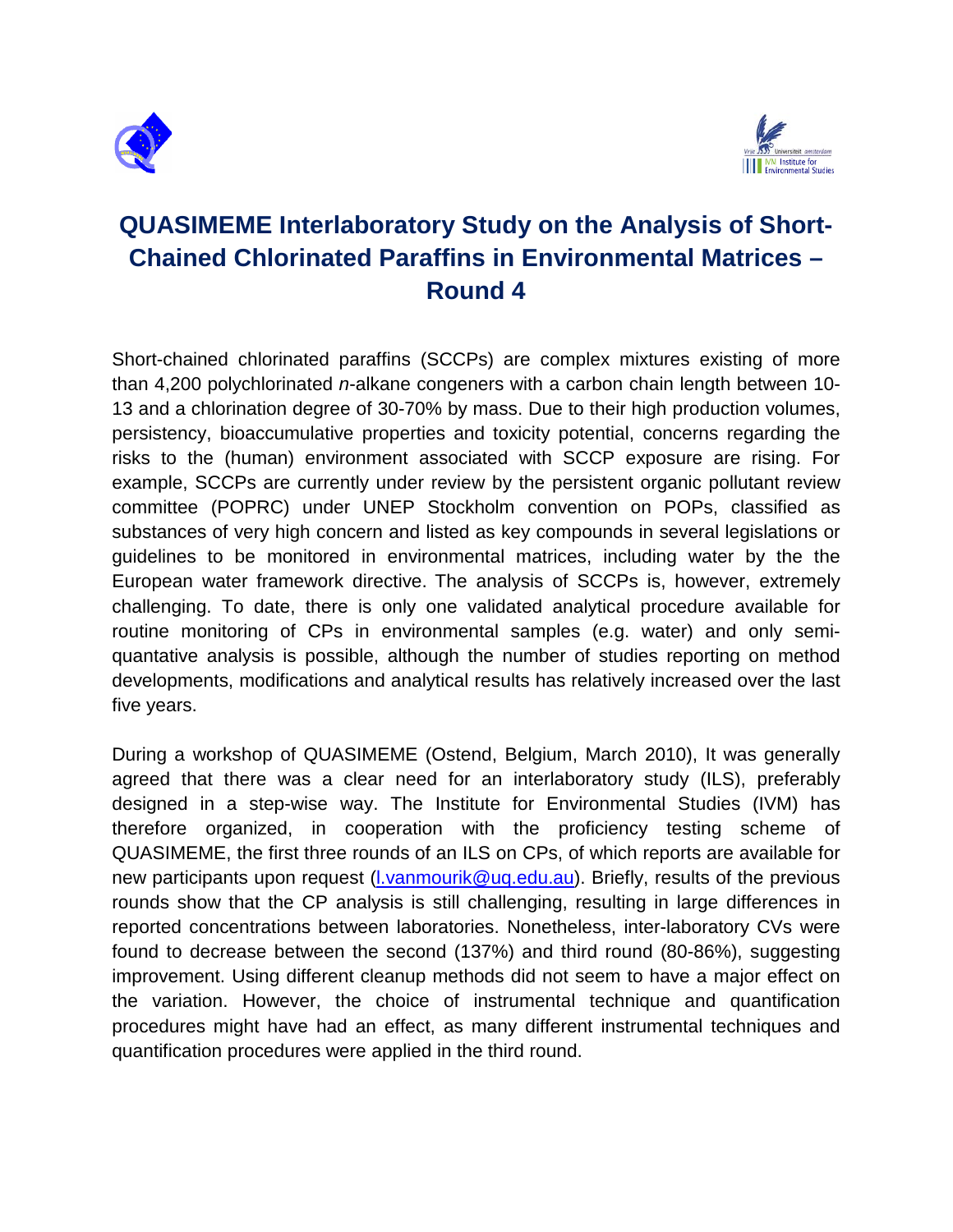Therefore, with this round we will focus on the instrumental techniques and quantification procedures currently used on determining CPs in different matrices. This will include providing a new analytical method, and improving quality by proposing general precautions that need to be taken during analysis.

With this flyer we therefore initiate the fourth round of this exercise. We kindly ask you to express your willingness to participate in this round. Participants that did not participate in previous rounds are also welcome to join this round.

## **Design of the Study**

The entire study consists of four steps, unless it would appear that corrective actions or a repeat of one step would be needed. It is hoped that after the entire study the SCCPs could be included in the routine proficiency testing scheme of QUASIMEME [\(www.quasimeme.org\)](http://www.quasimeme.org/).

## **Study Design**

## Round 1 (completed, report has been sent out)

The first round of the study focused on the analysis of CPs in a solution with an undisclosed concentration. Standards were provided.

## Round 2 (completed, report has been sent out)

The second round of the study focused on the analysis of CPs in a clean fish extract. The extract was analyzed and quantified with a known total CP standard solution.

## Round 3 (completed, report has been sent out)

The second round of the study focused on the analysis of CPs in a clean and raw sediment extract. The extract was analyzed and quantified with a known total CP standard solution and with standards used by the laboratories.

The results of rounds 1-3 have been described in separate reports (Van der Veen et al., 2012, 2014, Van Mourik et al., 2015), which has been sent to all participants and is available for new participants upon request [\(l.vanmourik@uq.edu.au\)](mailto:l.vanmourik@uq.edu.au).

## Phase 4

The fourth round of the study will focus on the analysis of SCCPs in different matrices (e.g. biota, dust, sediment and/or biosolids), including a new promising technique. The extracts are to be analyzed and quantified by in-house techniques with provided known total SCCP standard mixture solutions as well as standards that are used by the laboratory itself. We will also provide a new promising method on the TOF-MS (Bogdal et al., 2015), which enables to quantify on congener group level (e.g.  $C_{10}H_{17}Cl_5$ ). Participating laboratories are free to apply this method, either solely or in addition to their in-house technique.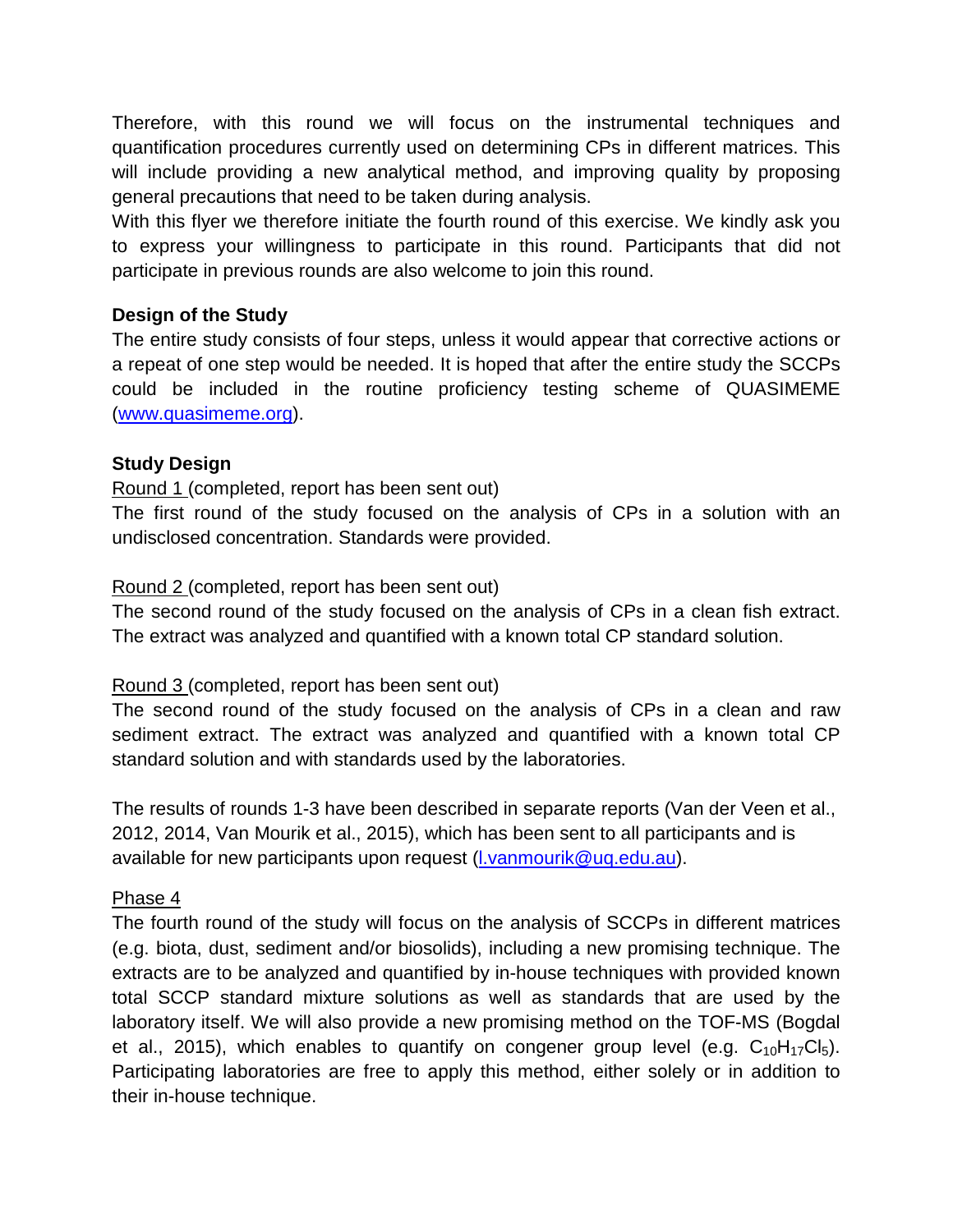## Materials:

*Standard solution:* Ampoules with a standard mixture containing a disclosed concentration of SCCPs with different chlorination degrees.

*Clean extract of three different environmental matrices:* Three ampoules, each containing a cleaned environmental extract (e.g. biota, dust, sediment and/or biosolids).

The study will be described in a report, with a description of the preparation of the materials, the methods of analyses, the results, discussion and conclusions, including recommendations on how to improve analytical performance.

## Evaluation meeting

An evaluation meeting will be planned in The Netherlands after the fourth round, tentatively in February 2017.

# **Time Table**

Round 1-3 **Completed** 

# Round 4

| 15 March 2016    | Announcement and invitation    |
|------------------|--------------------------------|
| 15 May 2016      | Deadline for registration      |
| <b>July 2016</b> | Shipment of samples            |
| 15 October 2016  | Deadline for returning results |
| 1 January 2017   | Draft report                   |
| February 2017    | <b>Evaluation meeting</b>      |
| 1 April 2017     | Final report                   |

# **Coordination**

The fourth round of this study will be coordinated by Ms. Louise van Mourik MSc and Prof. Dr. Jacob de Boer, IVM, Vrije Universiteit, Amsterdam, The Netherlands.

# **Participation Fee**

The fee for participation in the second round of this study will be 880 Euro. The samples will be dispatched after receipt of the fee.